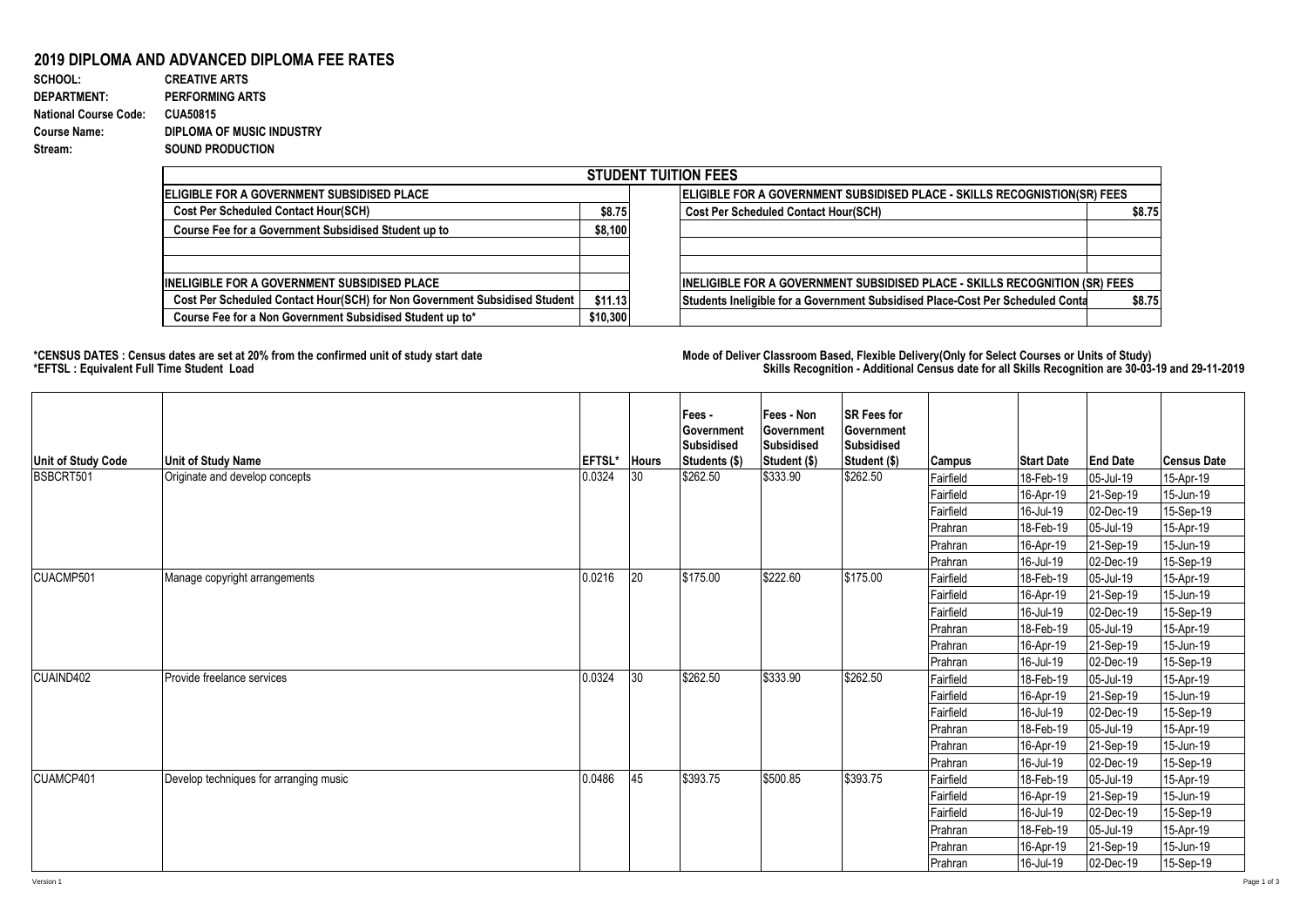| Unit of Study Code | <b>Unit of Study Name</b>                                        | EFTSL* | <b>Hours</b> | Fees -<br>Government<br><b>Subsidised</b><br>Students (\$) | Fees - Non<br>Government<br><b>Subsidised</b><br>Student (\$) | <b>SR Fees for</b><br>Government<br><b>Subsidised</b><br>Student (\$) | Campus    | <b>Start Date</b> | <b>End Date</b> | <b>Census Date</b> |
|--------------------|------------------------------------------------------------------|--------|--------------|------------------------------------------------------------|---------------------------------------------------------------|-----------------------------------------------------------------------|-----------|-------------------|-----------------|--------------------|
| CUAMCP402          | Develop techniques for composing music                           | 0.0378 | 35           | \$306.25                                                   | \$389.55                                                      | \$306.25                                                              | Fairfield | 18-Feb-19         | 05-Jul-19       | 15-Apr-19          |
|                    |                                                                  |        |              |                                                            |                                                               |                                                                       | Fairfield | 16-Apr-19         | 21-Sep-19       | 15-Jun-19          |
|                    |                                                                  |        |              |                                                            |                                                               |                                                                       | Fairfield | 16-Jul-19         | 02-Dec-19       | 15-Sep-19          |
|                    |                                                                  |        |              |                                                            |                                                               |                                                                       | Prahran   | 18-Feb-19         | 05-Jul-19       | 15-Apr-19          |
|                    |                                                                  |        |              |                                                            |                                                               |                                                                       | Prahran   | 16-Apr-19         | 21-Sep-19       | 15-Jun-19          |
|                    |                                                                  |        |              |                                                            |                                                               |                                                                       | Prahran   | 16-Jul-19         | 02-Dec-19       | 15-Sep-19          |
| CUAMCP501          | Compose music using electronic media                             | 0.0649 | 60           | \$525.00                                                   | \$667.80                                                      | \$525.00                                                              | Fairfield | 18-Feb-19         | 05-Jul-19       | 15-Apr-19          |
|                    |                                                                  |        |              |                                                            |                                                               |                                                                       | Fairfield | 16-Apr-19         | 21-Sep-19       | 15-Jun-19          |
|                    |                                                                  |        |              |                                                            |                                                               |                                                                       | Fairfield | 16-Jul-19         | 02-Dec-19       | 15-Sep-19          |
|                    |                                                                  |        |              |                                                            |                                                               |                                                                       | Prahran   | 18-Feb-19         | 05-Jul-19       | 15-Apr-19          |
|                    |                                                                  |        |              |                                                            |                                                               |                                                                       | Prahran   | 16-Apr-19         | 21-Sep-19       | 15-Jun-19          |
|                    |                                                                  |        |              |                                                            |                                                               |                                                                       | Prahran   | 16-Jul-19         | 02-Dec-19       | 15-Sep-19          |
| CUAMLT501          | Refine aural perception skills                                   | 0.0649 | 60           | \$525.00                                                   | \$667.80                                                      | \$525.00                                                              | Fairfield | 18-Feb-19         | 05-Jul-19       | 15-Apr-19          |
|                    |                                                                  |        |              |                                                            |                                                               |                                                                       | Fairfield | 16-Apr-19         | 21-Sep-19       | 15-Jun-19          |
|                    |                                                                  |        |              |                                                            |                                                               |                                                                       | Fairfield | 16-Jul-19         | 02-Dec-19       | 15-Sep-19          |
|                    |                                                                  |        |              |                                                            |                                                               |                                                                       | Prahran   | 18-Feb-19         | 05-Jul-19       | 15-Apr-19          |
|                    |                                                                  |        |              |                                                            |                                                               |                                                                       | Prahran   | 16-Apr-19         | 21-Sep-19       | 15-Jun-19          |
|                    |                                                                  |        |              |                                                            |                                                               |                                                                       | Prahran   | 16-Jul-19         | 02-Dec-19       | 15-Sep-19          |
| CUAMPF408          | Develop performance techniques on a second instrument            | 0.0432 | 40           | \$350.00                                                   | \$445.20                                                      | \$350.00                                                              | Fairfield | 18-Feb-19         | 05-Jul-19       | 15-Apr-19          |
|                    |                                                                  |        |              |                                                            |                                                               |                                                                       | Fairfield | 16-Apr-19         | 21-Sep-19       | 15-Jun-19          |
|                    |                                                                  |        |              |                                                            |                                                               |                                                                       | Fairfield | 16-Jul-19         | 02-Dec-19       | 15-Sep-19          |
|                    |                                                                  |        |              |                                                            |                                                               |                                                                       | Prahran   | 18-Feb-19         | 05-Jul-19       | 15-Apr-19          |
|                    |                                                                  |        |              |                                                            |                                                               |                                                                       | Prahran   | 16-Apr-19         | 21-Sep-19       | 15-Jun-19          |
|                    |                                                                  |        |              |                                                            |                                                               |                                                                       | Prahran   | 16-Jul-19         | 02-Dec-19       | 15-Sep-19          |
| CUAMPF502          | Incorporate interactive technology into performance              | 0.0649 | 60           | \$525.00                                                   | \$667.80                                                      | \$525.00                                                              | Fairfield | 18-Feb-19         | 05-Jul-19       | 15-Apr-19          |
|                    |                                                                  |        |              |                                                            |                                                               |                                                                       | Fairfield | 16-Apr-19         | 21-Sep-19       | 15-Jun-19          |
|                    |                                                                  |        |              |                                                            |                                                               |                                                                       | Fairfield | 16-Jul-19         | 02-Dec-19       | 15-Sep-19          |
|                    |                                                                  |        |              |                                                            |                                                               |                                                                       | Prahran   | 18-Feb-19         | 05-Jul-19       | 15-Apr-19          |
|                    |                                                                  |        |              |                                                            |                                                               |                                                                       | Prahran   | 16-Apr-19         | 21-Sep-19       | 15-Jun-19          |
|                    |                                                                  |        |              |                                                            |                                                               |                                                                       | Prahran   | 16-Jul-19         | 02-Dec-19       | 15-Sep-19          |
| CUAPPR501          | Realise a body of creative work                                  | 0.0865 | 80           | \$700.00                                                   | \$890.40                                                      | \$700.00                                                              | Fairfield | 18-Feb-19         | 05-Jul-19       | 15-Apr-19          |
|                    |                                                                  |        |              |                                                            |                                                               |                                                                       | Fairfield | 16-Apr-19         | 21-Sep-19       | 15-Jun-19          |
|                    |                                                                  |        |              |                                                            |                                                               |                                                                       | Fairfield | 16-Jul-19         | 02-Dec-19       | 15-Sep-19          |
|                    |                                                                  |        |              |                                                            |                                                               |                                                                       | Prahran   | 18-Feb-19         | 05-Jul-19       | 15-Apr-19          |
|                    |                                                                  |        |              |                                                            |                                                               |                                                                       | Prahran   | 16-Apr-19         | 21-Sep-19       | $15 - Jun - 19$    |
|                    |                                                                  |        |              | \$262.50                                                   | \$333.90                                                      | \$262.50                                                              | Prahran   | 16-Jul-19         | 02-Dec-19       | 15-Sep-19          |
| CUAPPR505          | Establish and maintain safe creative practice                    | 0.0324 | 30           |                                                            |                                                               |                                                                       | Fairfield | 18-Feb-19         | 05-Jul-19       | 15-Apr-19          |
|                    |                                                                  |        |              |                                                            |                                                               |                                                                       | Fairfield | 16-Apr-19         | 21-Sep-19       | 15-Jun-19          |
|                    |                                                                  |        |              |                                                            |                                                               |                                                                       | Fairfield | 16-Jul-19         | 02-Dec-19       | 15-Sep-19          |
|                    |                                                                  |        |              |                                                            |                                                               |                                                                       | Prahran   | 18-Feb-19         | 05-Jul-19       | 15-Apr-19          |
|                    |                                                                  |        |              |                                                            |                                                               |                                                                       | Prahran   | 16-Apr-19         | 21-Sep-19       | 15-Jun-19          |
|                    |                                                                  |        |              |                                                            |                                                               |                                                                       | Prahran   | 16-Jul-19         | 02-Dec-19       | 15-Sep-19          |
| CUAPPR606          | Extend expertise in a specialised art form to professional level | 0.0865 | 80           | \$700.00                                                   | \$890.40                                                      | \$700.00                                                              | Fairfield | 18-Feb-19         | 05-Jul-19       | 15-Apr-19          |
|                    |                                                                  |        |              |                                                            |                                                               |                                                                       | Fairfield | 16-Apr-19         | 21-Sep-19       | 15-Jun-19          |